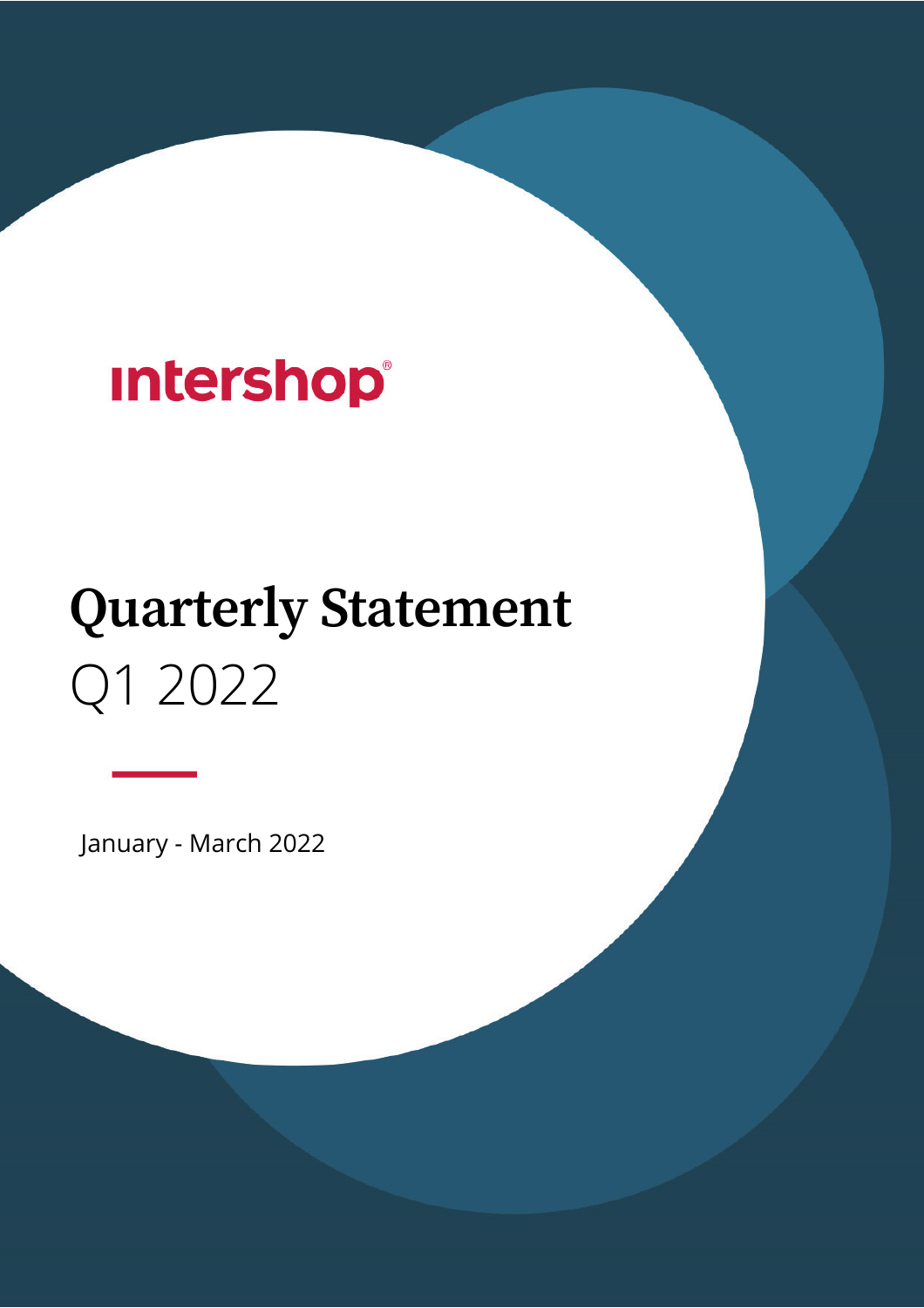Dear stockholders and business partners,

The first quarter of 2022 was marked by another milestone for Intershop, with a strategic acquisition which ideally complements our high-performance B2B Commerce Platform. The decision to make the acquisition was based on promising experiences with the Dutch AI-based software solution for personalized website search and product recommendations used by our customers. The SPARQUE.AI search algorithms can generate a conversion rate increase of 20% and an average online sales increase of 29%, which constitutes considerable added financial value for our customers.

We continue to focus on expanding the cloud business in addition to strengthening our product portfolio. In an impressive performance by our sales team, we have increased our most important key figure by 91% compared to the same quarter in the previous year, with incoming orders of EUR 8.7 million. With base annual recurring revenue (ARR) of approximately EUR 13 million as of the end of March and growth in cloud margin of 53%, Intershop is well on the way to achieving its strategic goals in this area for the long term. The only drawback in the first quarter was the service business. We posted a temporary decline in sales here, but this should be offset again in the course of the financial year.

We are therefore optimistic about the next quarters and look forward to continuing the successful marketing of our cloud-based Intershop Commerce Platform with expanded product portfolio.

Best regards,

M. alaly Markus Klahn

INTERSHOP Communications AG / Quarterly Statement Q1 2022 2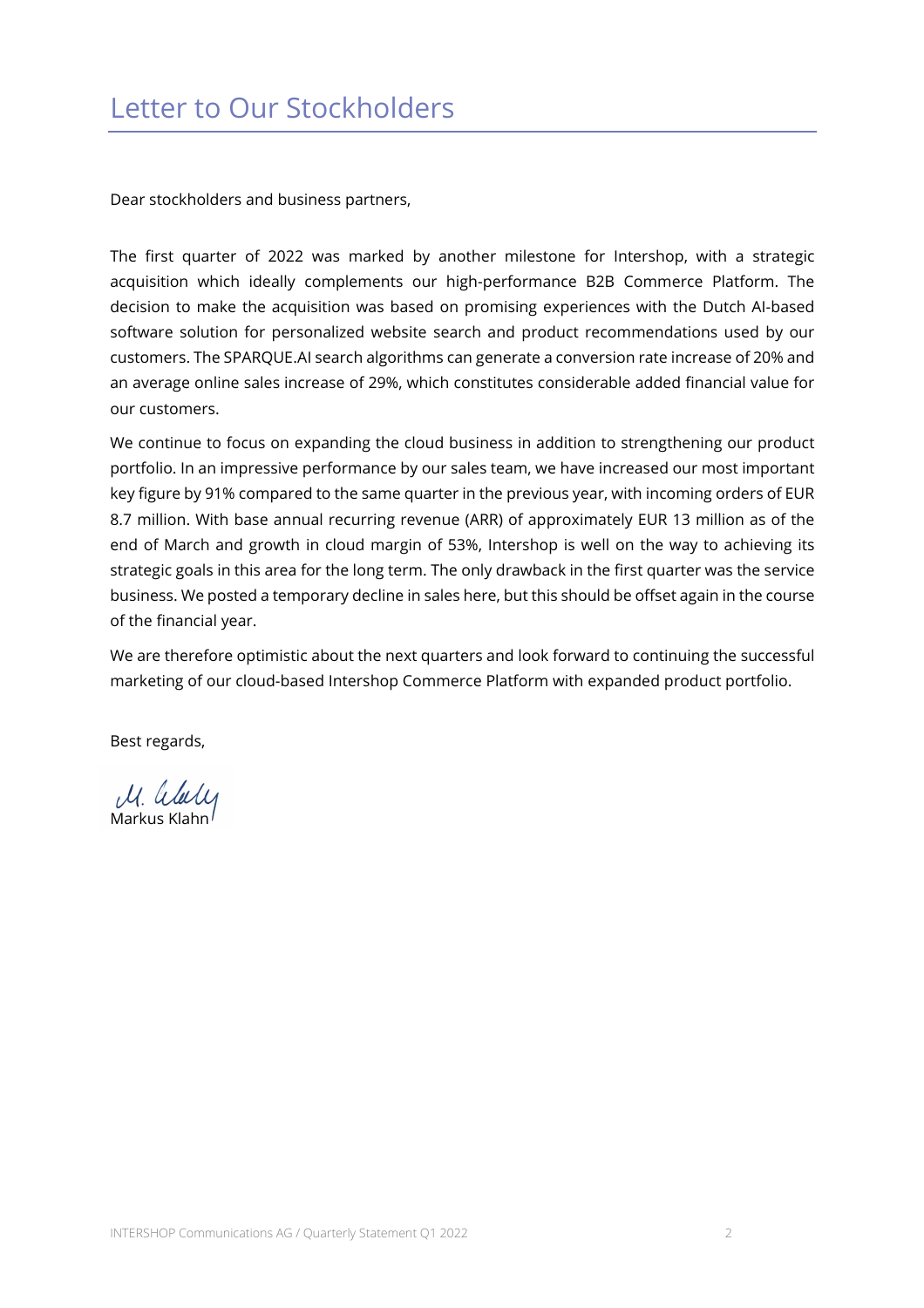# Key Figures for the Group

| in EUR thousand                           | Q1 2022  | Q1 2021 | Change  |
|-------------------------------------------|----------|---------|---------|
| <b>KPIs</b>                               |          |         |         |
| Cloud order entry                         | 8,720    | 4,566   | 91%     |
| Net New ARR                               | 820      | 668     | 23%     |
| Revenue                                   | 9,213    | 8,821   | 4%      |
| EBIT                                      | 31       | 353     | $-91%$  |
| <b>REVENUES</b>                           |          |         |         |
| Revenues                                  | 9,213    | 8,821   | 4%      |
| Licenses and Maintenance                  | 2,878    | 2,463   | 17%     |
| Cloud and Subscription                    | 3,097    | 2,445   | 27%     |
| Service Revenues                          | 3,238    | 3,913   | $-17%$  |
| Revenues Europe                           | 6,715    | 6,086   | 10%     |
| <b>Revenues USA</b>                       | 1,557    | 1,698   | $-8%$   |
| Revenues Asia/Pacific                     | 941      | 1,037   | $-9%$   |
| <b>EARNINGS</b>                           |          |         |         |
| Cost of revenues                          | 4,703    | 4,783   | $-2%$   |
| Gross profit                              | 4,510    | 4,038   | 12%     |
| Gross margin                              | 49%      | 46%     |         |
| Operating expenses, operating income      | 4,479    | 3,685   | 22%     |
| Research and development                  | 1,880    | 1,236   | 52%     |
| Sales and marketing                       | 1,946    | 1,783   | 9%      |
| General and administrative                | 822      | 739     | 11%     |
| Other operating income/expenses           | (169)    | (73)    | $^{++}$ |
| <b>EBIT</b>                               | 31       | 353     | $-91%$  |
| EBIT-Margin                               | 0%       | 4%      |         |
| <b>EBITDA</b>                             | 800      | 1,107   | $-28%$  |
| <b>EBITDA</b> margin                      | 9%       | 13%     |         |
| Net result                                | (132)    | 204     | $^{++}$ |
| Earnings per share (EUR)                  | (0.01)   | 0.01    | $^{++}$ |
| <b>NET ASSETS</b>                         |          |         |         |
| Shareholders' equity                      | 17,182   | 16,814  | 2%      |
| Equity ratio                              | 39%      | 42%     |         |
| Balance sheet total                       | 44,485   | 40,283  | 10%     |
| Noncurrent assets                         | 26,025   | 21,200  | 23%     |
| Current assets                            | 18,460   | 19,083  | $-3%$   |
| Noncurrent liabilities                    | 14,246   | 11,823  | 20%     |
| <b>Current liabilities</b>                | 13,057   | 11,646  | 12%     |
| <b>FINANCIAL POSITION</b>                 |          |         |         |
| Cash and cash equivalents                 | 12,476   | 12,297  | 1%      |
| Net cash operating activities             | 3,203    | 1,589   | 102%    |
| Depreciation and amortization             | 769      | 754     | 2%      |
| Net cash used in investing activities     | (2, 648) | (508)   | $^{++}$ |
| Net cash provided by financing activities | (390)    | (443)   | $-12%$  |
| <b>EMPLOYEES</b>                          | 294      | 297     | $-1%$   |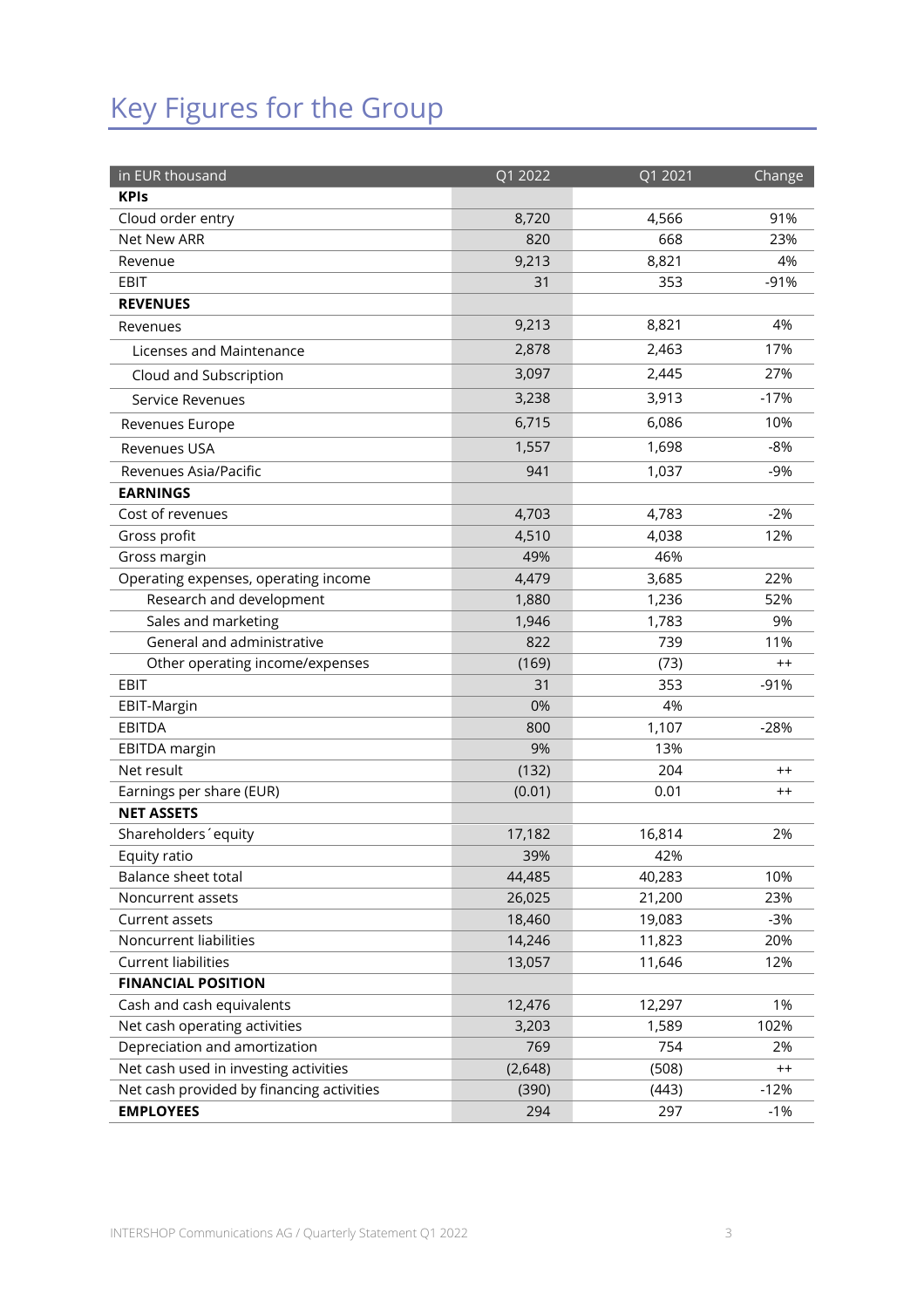#### Business performance during the first three months of 2022

The Intershop Group generated total revenue of EUR 9.2 million in the first three months of 2022, which corresponds to an increase of 4% compared to the same quarter of the previous year (previous year: EUR 8.8 million). Operating earnings before interest and taxes (EBIT) were EUR 31 thousand (previous year: EUR 0.4 million). The company is therefore continuing its profitable growth course at the start of the 2022 financial year. The Group´s most important financial key figures (KPIs) are shown in the overview below.

| in EUR thousand   | Q1 2022 | Q1 2021 | <b>Change</b> |
|-------------------|---------|---------|---------------|
| Cloud Order Entry | 8,720   | 4.566   | 91%           |
| Net New ARR       | 820     | 668     | 23%           |
| Revenue           | 9,213   | 8.821   | 4%            |
| EBIT              | 31      | 353     | $-91%$        |

#### **Cloud growth has accelerated sharply in the first quarter of 2022**

Intershop recorded extraordinarily strong growth in the cloud business in the reporting period, which is noticeable in the key figures. There was a significant increase in cloud orders of 91%, to EUR 8.7 million. EUR 5.1 million of the incoming orders can be attributed to five new customers and EUR 3.6 million to existing customers. Cloud and subscription revenues rose by 27% to EUR 3.1 million. The share of cloud revenues in the total revenue increased from 28% to 34%. Annual recurring revenue (ARR) also rose sharply. ARR was EUR 13.0 million at the end of the first quarter of 2022, compared to EUR 10.0 million on March 31, 2021. New ARR rose to EUR 0.7 million, corresponding to an increase of 15%. EUR 0.4 million of this is attributable to new customers and EUR 0.3 million to existing customers. Net New ARR (New ARR less ARR for cancellations and currency translation differences) increased from EUR 0.7 million to EUR 0.8 million. In addition, Intershop was able to increase the cloud margin by seven percentage points to 53%.



#### Cloud Business Development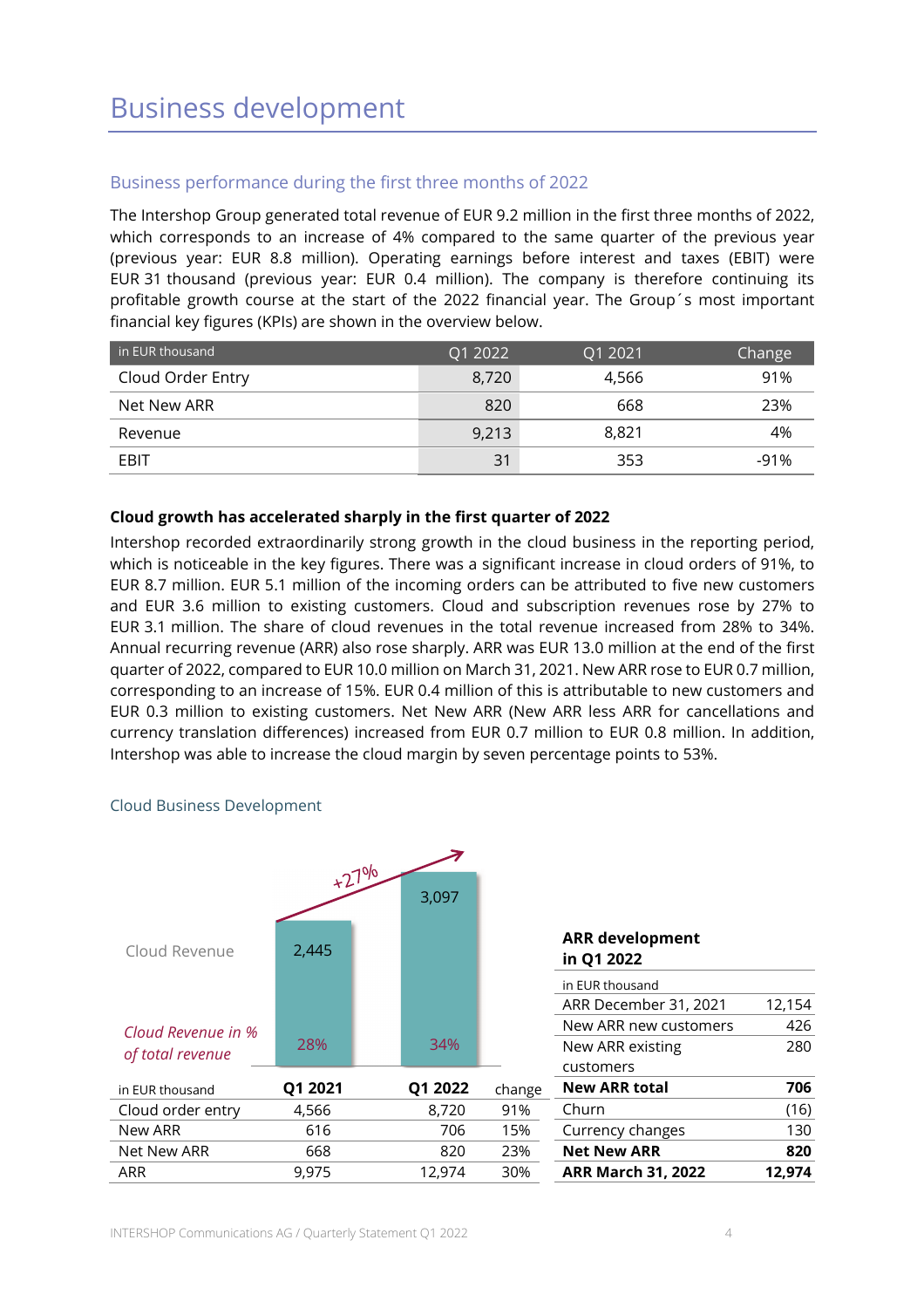#### Earnings Position

The development of the key earnings figures of the Group is shown in the overview below:

| in EUR thousand                      | Q1 2022 | Q1 2021 | Change |
|--------------------------------------|---------|---------|--------|
| Revenues                             | 9,213   | 8,821   | 4%     |
| Cost of revenues                     | 4,703   | 4,783   | $-2%$  |
| Gross margin                         | 49%     | 46%     |        |
| Operating expenses, operating income | 4,479   | 3,685   | 22%    |
| EBIT                                 | 31      | 353     | $-91%$ |
| <b>EBIT margin</b>                   | 0%      | 4%      |        |
| EBITDA                               | 800     | 1,107   | $-28%$ |
| EBITDA margin                        | 9%      | 13%     |        |
| Earnings after tax                   | (132)   | 204     | $++$   |

In the first three months of 2022, the Intershop Group generated **revenues** of EUR 9.2 million, which is an increase of 4% compared to the same quarter of the previous year. At the same time, revenues in the core segment **Software and Cloud** rose by 22% to EUR 6.0 million during the reporting period. Share in the total revenue therefore amounted to 65% (previous year: 56%). **Cloud and subscription** revenues realized increased within the Group by 27% to EUR 3.1 million. **License and maintenance** revenues also increased, from EUR 2.5 million to EUR 2.9 million. Maintenance revenues increased by 12% to EUR 2.1 million and license revenues by 32% to EUR 0.8 million. **Service** dampened the sales performance, with revenue declining by 17% to EUR 3.2 million. Intershop fell short of its potential here. New projects were postponed until subsequent quarters. The company expects a renewed increase in service revenues in the coming months. The share of service revenues in the total revenues equaled 35% (previous year: 44%).

| in EUR thousand                 | Q1 2022 | Q1 2021 | Change |
|---------------------------------|---------|---------|--------|
| Software and Cloud Revenues     | 5,975   | 4,908   | 22%    |
| <b>Licenses and Maintenance</b> | 2,878   | 2,463   | 17%    |
| Licenses                        | 825     | 627     | 32%    |
| Maintenance                     | 2,053   | 1,836   | 12%    |
| <b>Cloud and Subscription</b>   | 3,097   | 2,445   | 27%    |
| <b>Service Revenue</b>          | 3,238   | 3,913   | $-17%$ |
| <b>Revenues total</b>           | 9,213   | 8,821   | 4%     |

The following overview shows the development of revenues:

Intershop's most important business region is Europe, where growth of 10% to EUR 6.7 million was posted in the first quarter of 2022 (previous year: EUR 6.1 million). The share of European customers in the total revenue is 73%, corresponding to an increase of four percentage points compared to the same period of the previous year. Due to lower service revenues, revenues in the US market declined slightly to EUR 1.6 million (previous year: EUR 1.7 million). The share of sales is therefore 17%, compared to 19% in the first three months of 2021. Revenues fell by 9% to EUR 0.9 million in the Asia-Pacific region, also owing to the decline in service revenues. The share in total revenue is 10% (previous year: 12%).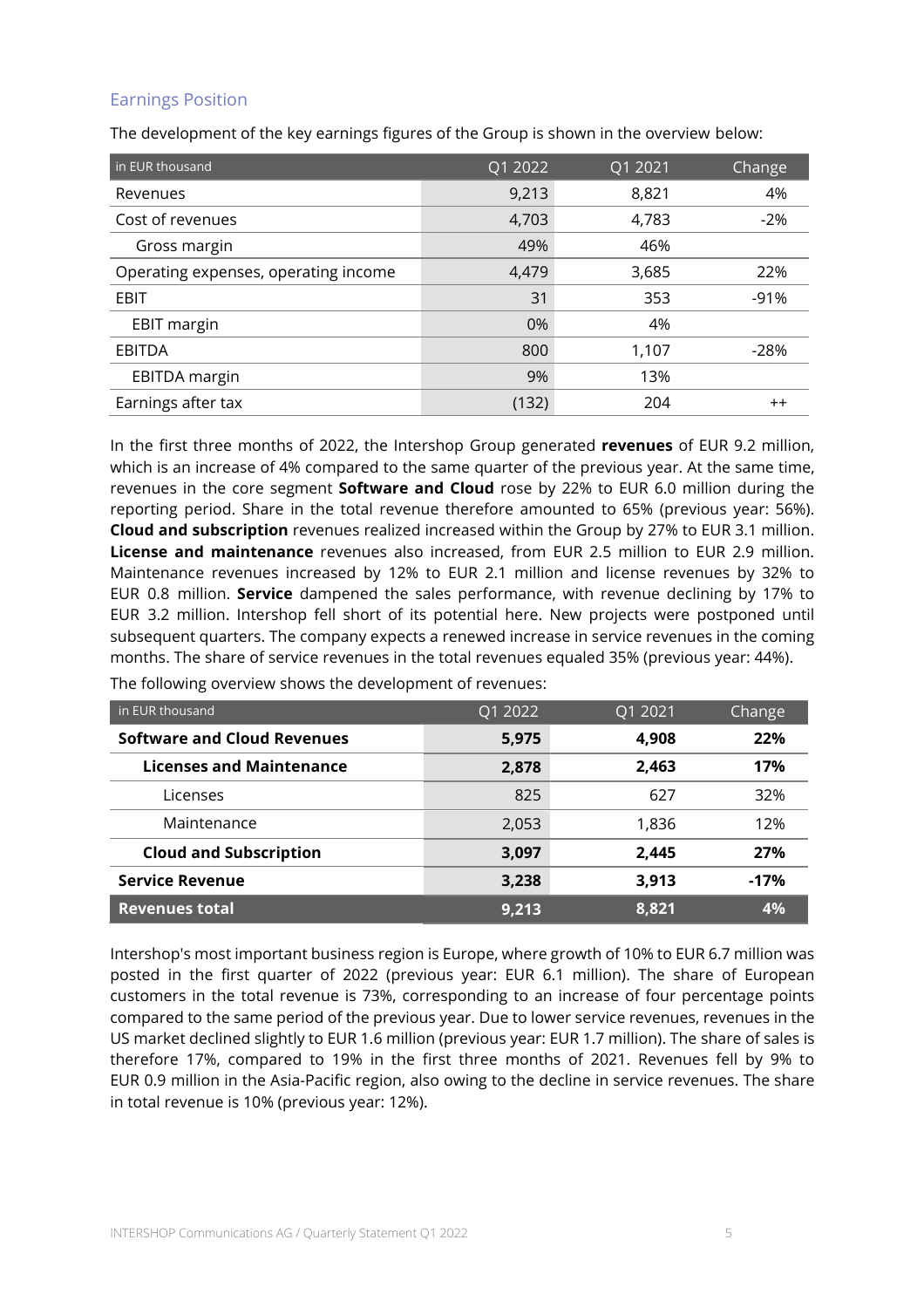**Gross profit** increased by 12% to EUR 4.5 million in the reporting period. The gross margin improved by three percentage point to 49%. **Operating expenses and income** increased significantly by 22% to EUR 4.5 million. The reason for this, in addition to the one-off, acquisitionrelated costs, was an increase in personnel costs due to recruiting and salary increases. Intershop considers such investments in its personnel to be vital in order to survive the fierce competition for qualified specialists. Research and development costs increased from EUR 1.2 million to EUR 1.9 million due to the increase in personnel costs and a lower capitalization of software development costs as the Commerce Platform went live at the end of the last year. Marketing and sales costs increased by 9% to EUR 1.9 million. Administrative costs increased by 11% to EUR 0.8 million. Overall, the Group's **total costs** (cost of revenues and operating expenses/income) amounted to EUR 9.2 million and thus 8% above the figure of the previous year.

The **operating result (EBIT)** amounted to EUR 31 thousand and was thus lower than the previous year's result of EUR 0.4 million due to lower service revenues and higher costs. Intershop was able to record a positive EBIT for the ninth quarter in a row, however. The operating result before depreciation and amortization (EBITDA) amounted to EUR 0.8 million (previous year: EUR 1.1 million). The **result for the period** (earnings after tax) amounted to EUR -0.1 million (previous year: EUR 0.2 million), which corresponds to earnings per share of EUR -0.01 (previous year: EUR 0.01).

#### Net Asset and Financial Position

The Intershop Group's balance sheet total increased to EUR 44.5 million as of the interim balance sheet date of March 31, 2022. This is an increase of 12% compared to the end of 2021. The reason for this increase is the acquisition of the Dutch Sparque B.V., solution provider for AI-based search and recommendation marketing, in the first quarter of 2022 and the associated acquisition of the rights of use. AI-based technology will be integrated into the Intershop E-Commerce Platform and offered to companies that are not using the Intershop solution.

On the **assets side**, intangible assets increased accordingly by 41% to EUR 14.6 million. This includes the goodwill of Sparque B.V. on the one hand and acquisition of the corresponding rights of use on the other. As of the reporting date, noncurrent assets amount to EUR 26.0 million compared to EUR 21.5 million as of December 31, 2021. Current assets increased by 2% to EUR 18.5 million as a result of the increase in cash and cash equivalents (EUR +0.3 million) and other receivables and assets (EUR +0.2 million).

On the **liabilities side**, shareholders' equity decreased slightly from EUR 17.4 million to EUR 17.2 million. Noncurrent liabilities increased by 19% to EUR 14.2 million as of the interim balance sheet date. The determining factor here is the item other noncurrent liabilities, which increased to EUR 2.2 million; this item includes a conditional purchase price payment from the acquisition. Current liabilities amounted to EUR 13.1 million compared to EUR 10.2 million at end of 2021. The reason for the increase is the significant growth in deferred revenue. This increased by 68% to EUR 6.2 million.

The **equity ratio** decreased from 44% to 39% as of the interim balance sheet date of December 31, 2021 due to the increased balance sheet total.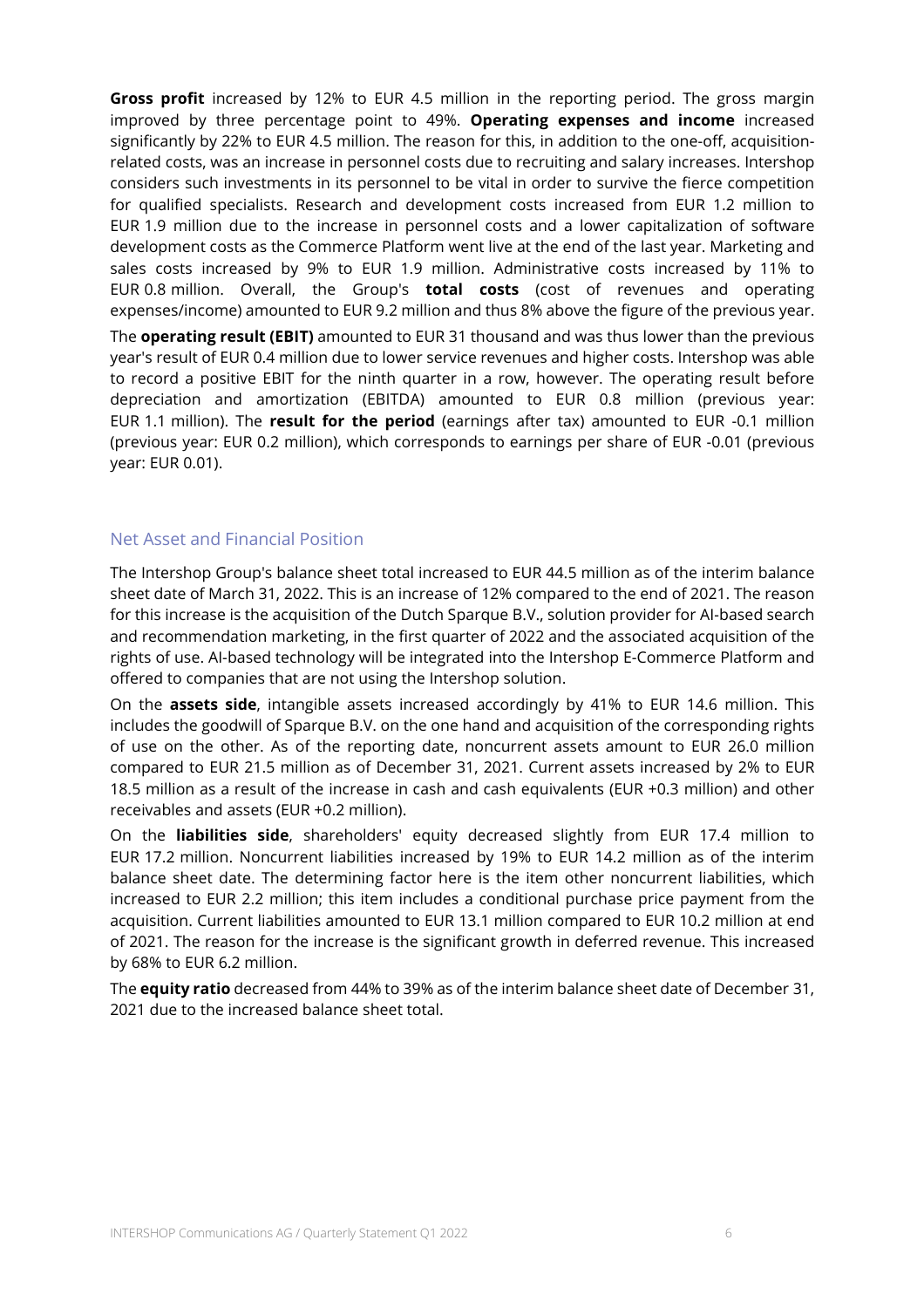

The **cash flow** from current operating activities increased significantly during the reporting period to EUR 3.2 million compared to EUR 1.6 million in the previous year. This positive development is primarily a result of the sharp increase in deferred revenue and the reduction of trade accounts receivable. The cash outflow from investment activities amounted to EUR 2.6 million due to acquisitions. The cash outflow from financing activities remained almost unchanged at EUR 0.4 million. Overall, despite increased investment activity, cash and cash equivalents increased by 2% to EUR 12.5 million at the end of the first quarter (as of December 31, 2021: EUR 12.2 million).

#### Employees

At the end of March 2022, Intershop had 294 full-time employees worldwide. This constitutes an increase of six employees compared to the balance sheet date of December 31, 2021. The number of employees has decreased slightly compared to the same quarter of the previous year.

The following overview shows the breakdown of full-time employees by business unit.

| Employees by department*                                                            | March 31,<br>2022 | December 31,<br>2021 | March 31,<br>2021 |
|-------------------------------------------------------------------------------------|-------------------|----------------------|-------------------|
| <b>Technical Departments</b><br>(Service functions and Research and<br>Development) | 226               | 223                  | 228               |
| Sales and Marketing                                                                 | 39                | 36                   | 40                |
| General and administrative                                                          | 29                | 29                   | 29                |
|                                                                                     | 294               | 288                  | 297               |

\*based on full time staff, including students and trainees

As of the interim balance sheet date, the number of employees in Europe was 255 or 87% of the workforce. Sixteen (5%) of these employees worked in the US subsidiary; the share of employees in the Asia-Pacific region was 23 or 8%.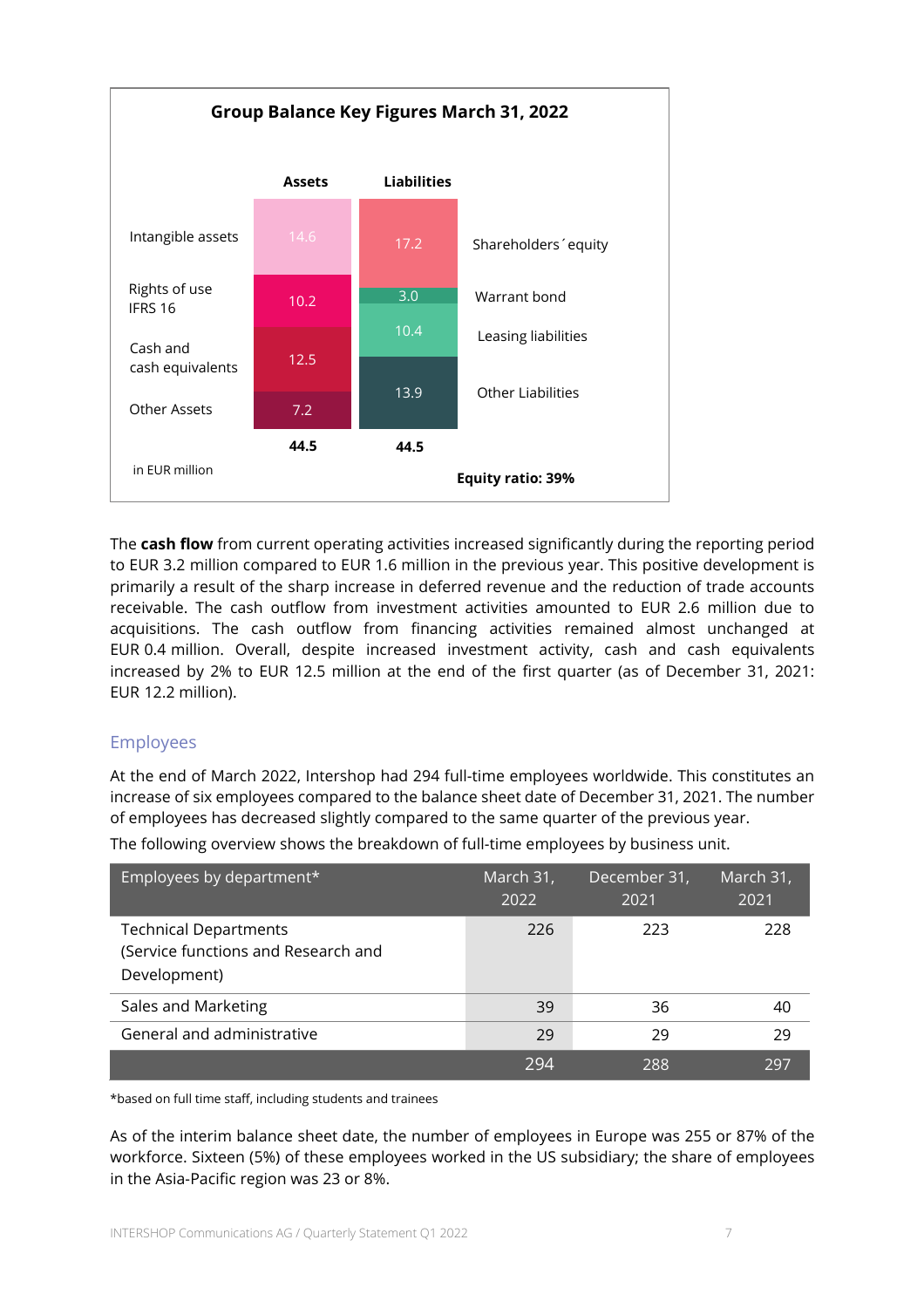#### Outlook

The global economy will continue to face major challenges in 2022 due to international crises. Even though war, the ongoing pandemic, and disrupted supply chains are giving rise to uncertainties, the digitalization trend is progressing and sometimes even accelerating. The US research and consulting firm Gartner expects the IT market to grow by 5.5% in the 2022 financial year. According to Research and Markets, the B2B e-commerce market should grow by an average of 18.7% every year until 2028. Wholesalers and manufacturing companies need sustainable digitalization strategies. With its scalable Commerce Platform, Intershop offers a tailor-made solution to support the digital transformation of its customers.

With its takeover of Sparque.AI, the company has recently expanded its cloud product portfolio and simultaneously opened up a new business area. Even companies that do not rely on the Intershop Commerce Platform can use the software and optimize their search and recommendation marketing with the aid of AI-supported technology. Users can expect an increase in conversion to online shops by 20%, in turn resulting in a sales increase of 29%. For the future, the acquisition provides Intershop with the potential to address new target groups and the opportunity to increase the added value of the existing products significantly.

In view of the sharp cloud growth in the first quarter of 2022 and a very promising new customer pipeline, the company can confirm the forecast for the entire year. Intershop expects an increase in incoming cloud orders of 20% and an increase in Net New ARR of 10% for the 2022 financial year. With expected growth in sales of approximately 10%, a positive operating result (EBIT) of at least EUR 1.0 million is forecast.

Jena, April 22, 2022

The Management Board of INTERSHOP Communications Aktiengesellschaft

Markus Klahn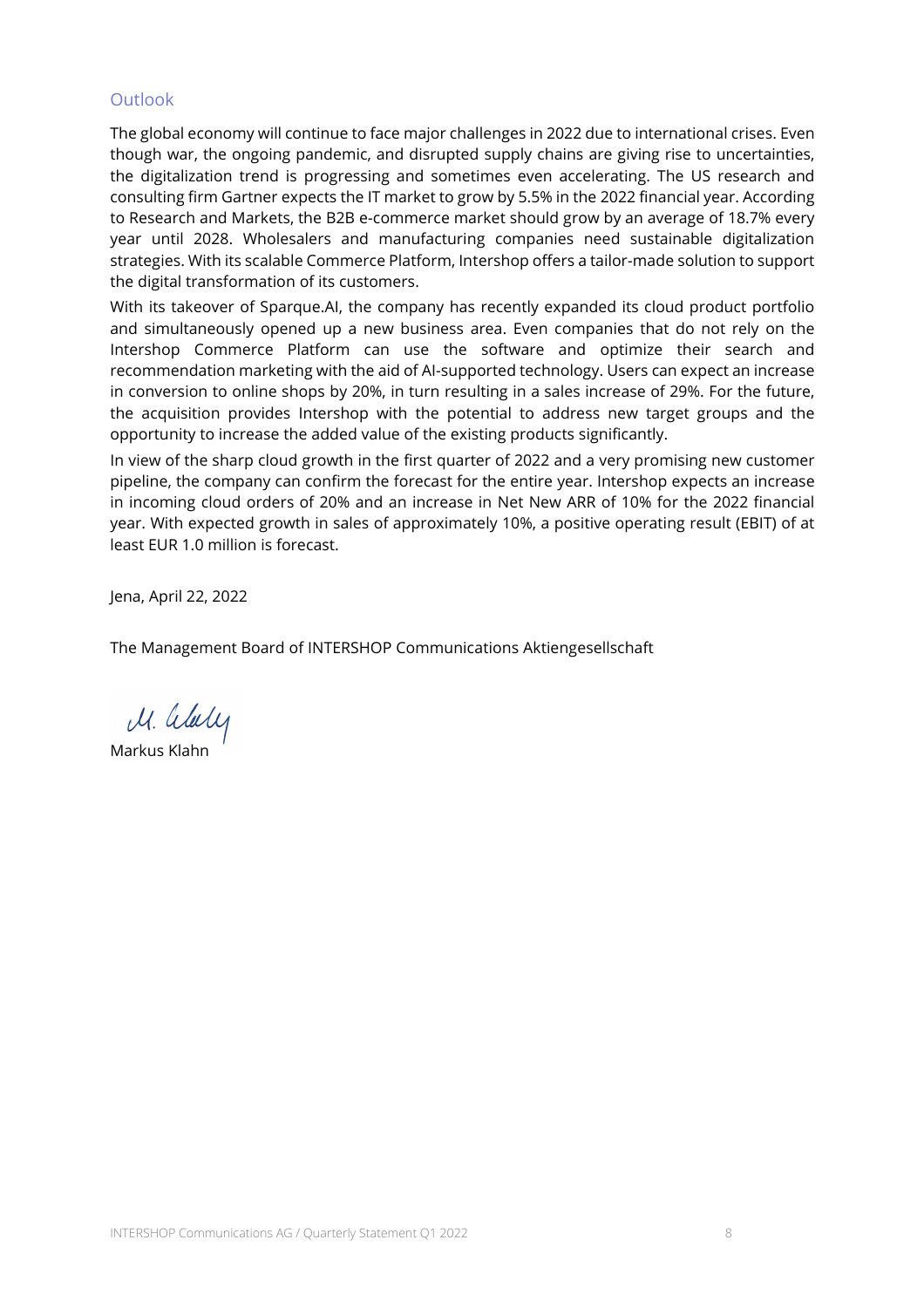## Consolidated Balance Sheet

| in EUR thousand                            | March 31, 2022 | December 31, 2021 |
|--------------------------------------------|----------------|-------------------|
| <b>ASSETS</b>                              |                |                   |
| <b>Noncurrent assets</b>                   |                |                   |
| Intangible assets                          | 14,605         | 10,375            |
| Property, plant and equipment              | 612            | 622               |
| Rights of use IFRS 16                      | 10,224         | 10,126            |
| Other noncurrent assets                    | 234            | 0                 |
| Restricted cash                            | 254            | 250               |
| Deferred tax assets                        | 96             | 91                |
|                                            | 26,025         | 21,464            |
| <b>Current assets</b>                      |                |                   |
| Trade receivables                          | 4,911          | 5,019             |
| Other receivables and other assets         | 1,073          | 862               |
| Cash and cash equivalents                  | 12,476         | 12,209            |
|                                            | 18,460         | 18,090            |
| <b>TOTAL ASSETS</b>                        | 44,485         | 39,554            |
| SHAREHOLDERS' EQUITY AND LIABILITIES       |                |                   |
| <b>Shareholders' equity</b>                |                |                   |
| Subscribed capital                         | 14,194         | 14,194            |
| Capital reserve                            | 2,395          | 2,575             |
| Other reserves                             | 593            | 639               |
|                                            | 17,182         | 17,408            |
| <b>Noncurrent liabilities</b>              |                |                   |
| <b>Warrant Bond</b>                        | 3,041          | 3,059             |
| Leasing liabilities IFRS 16                | 9,000          | 8,936             |
| Other noncurrent liabilities               | 2,205          | 0                 |
|                                            | 14,246         | 11,995            |
|                                            |                |                   |
| <b>Current liabilities</b>                 |                |                   |
| Other current provisions                   | 235            | 287               |
| Trade accounts payable                     | 1,556          | 1,631             |
| Income tax liabilities                     | 15             | 11                |
| Leasing liabilities IFRS 16                | 1,359          | 1,296             |
| Other current liabilities                  | 3,726          | 3,247             |
| Deferred revenue                           | 6,166          | 3,679             |
|                                            | 13,057         | 10,151            |
| TOTAL SHAREHOLDERS' EQUITY AND LIABILITIES | 44,485         | 39,554            |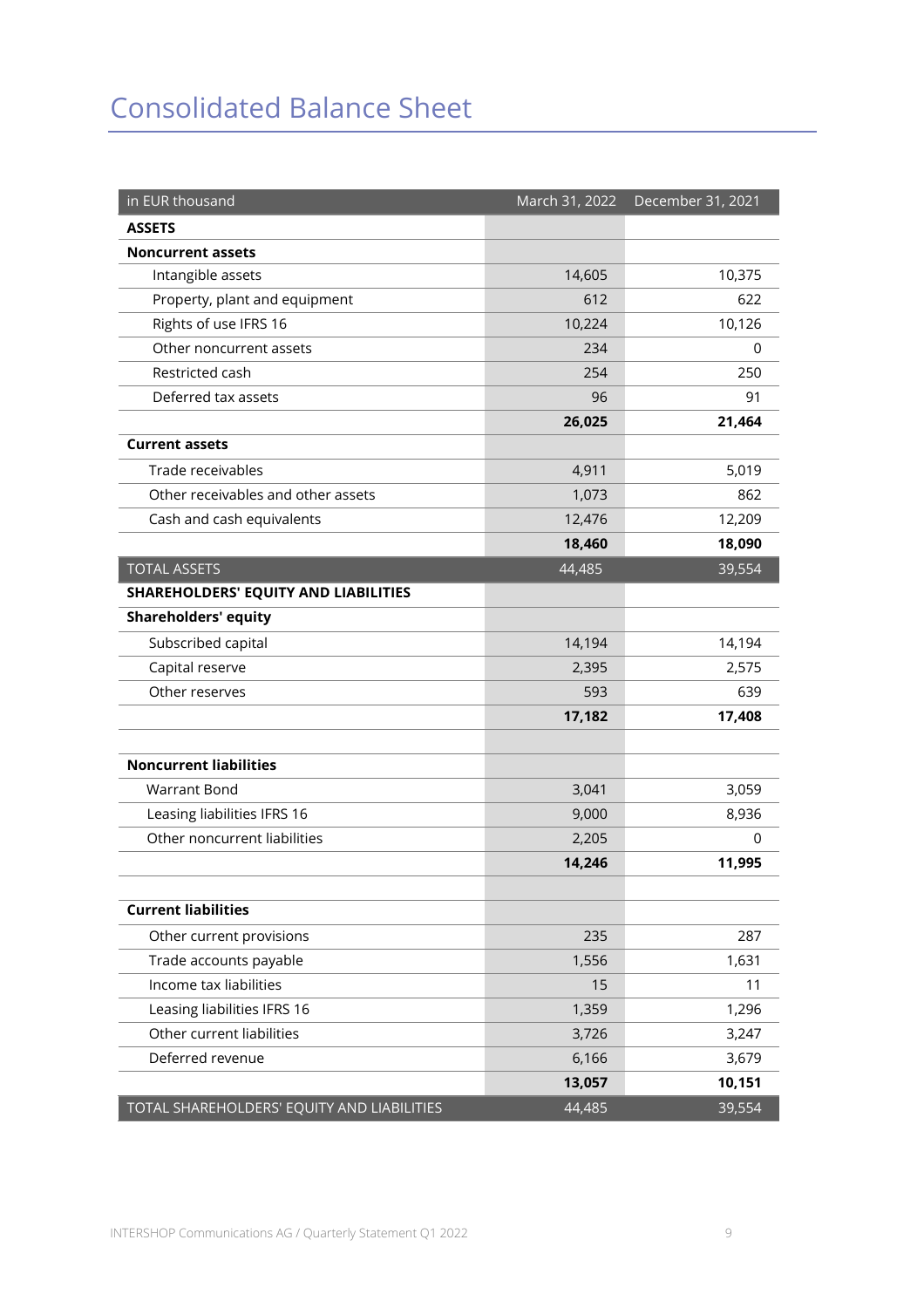## Consolidated Statement of Comprehensive Income

|                                                         | Three months ended March 31, |          |  |
|---------------------------------------------------------|------------------------------|----------|--|
| in EUR thousand                                         | 2022                         | 2021     |  |
|                                                         |                              |          |  |
| <b>Revenues</b>                                         |                              |          |  |
| Software and Cloud Revenues                             | 5,975                        | 4,908    |  |
| Service Revenues                                        | 3,238                        | 3,913    |  |
|                                                         | 9,213                        | 8,821    |  |
| <b>Cost of revenues</b>                                 |                              |          |  |
| Cost of revenues - Software and Cloud                   | (2, 193)                     | (2, 119) |  |
| Cost of revenues - Services                             | (2,510)                      | (2,664)  |  |
|                                                         | (4, 703)                     | (4, 783) |  |
| Gross profit                                            | 4,510                        | 4,038    |  |
| <b>Operating expenses, operating income</b>             |                              |          |  |
| Research and development                                | (1,880)                      | (1, 236) |  |
| Sales and marketing                                     | (1,946)                      | (1,783)  |  |
| General and administrative                              | (822)                        | (739)    |  |
| Other operating income                                  | 195                          | 95       |  |
| Other operating expenses                                | (26)                         | (22)     |  |
|                                                         | (4, 479)                     | (3,685)  |  |
| Result from operating activities                        | 31                           | 353      |  |
| Interest income                                         | $\Omega$                     | 0        |  |
| Interest expense                                        | (89)                         | (101)    |  |
| <b>Financial result</b>                                 | (89)                         | (101)    |  |
| Earnings before tax                                     | (58)                         | 252      |  |
| Income taxes                                            | (74)                         | (48)     |  |
| Earnings after tax                                      | (132)                        | 204      |  |
|                                                         |                              |          |  |
| Other comprehensive income:                             |                              |          |  |
| Exchange differences on translating foreign operations  | 86                           | 75       |  |
| Other comprehensive income from exchange<br>differences | 86                           | 75       |  |
| <b>Total comprehensive income</b>                       | (46)                         | 279      |  |
|                                                         |                              |          |  |
| Earnings per share (EUR, basic, diluted)                | (0,01)                       | 0.01     |  |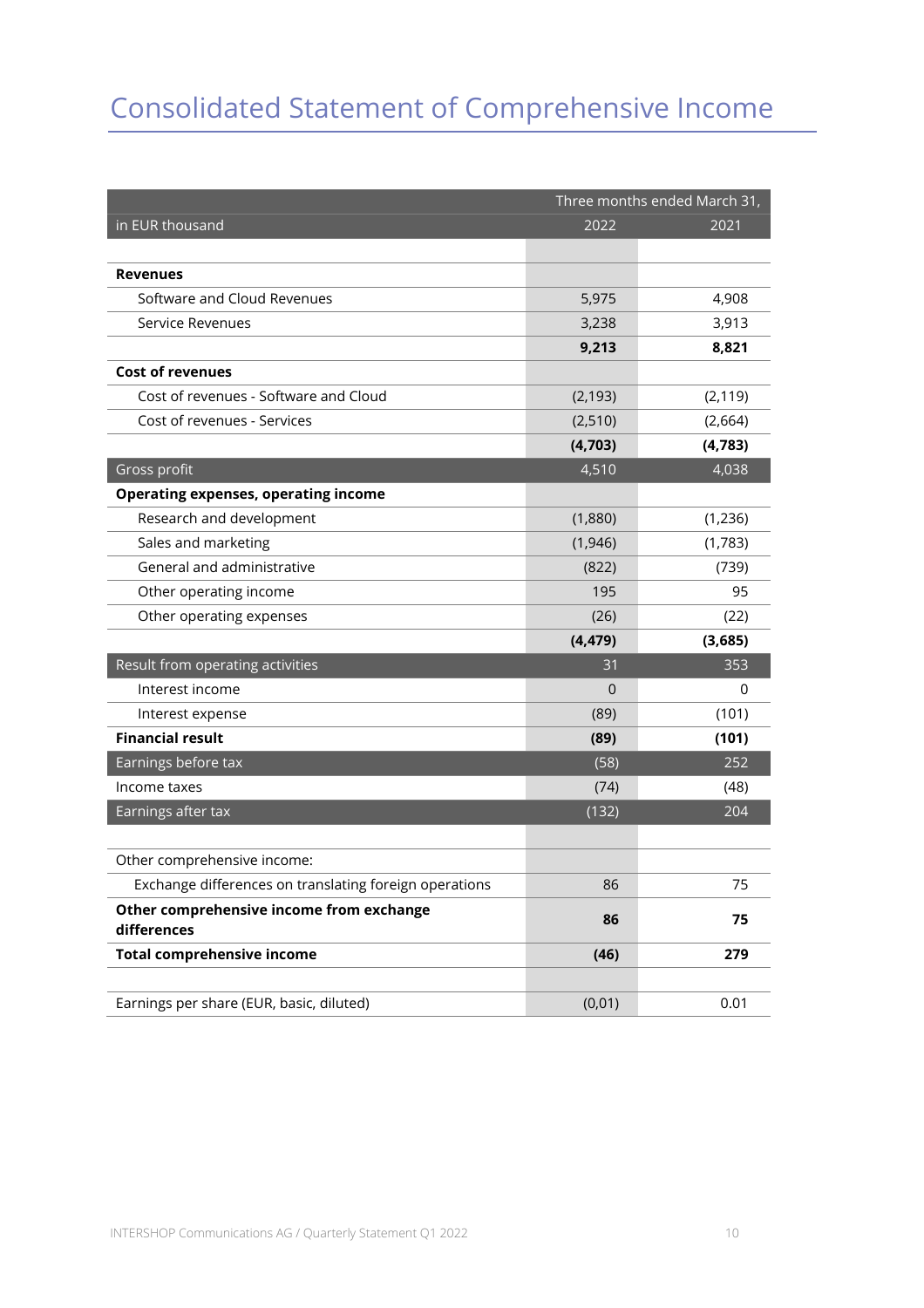### Consolidated Statement of Cash Flows

|                                                                    | Three months ended March 31, |          |  |
|--------------------------------------------------------------------|------------------------------|----------|--|
| in EUR thousand                                                    | 2022                         | 2021     |  |
| CASH FLOWS FROM OPERATING ACTIVITIES                               |                              |          |  |
| Earnings before tax                                                | (58)                         | 252      |  |
| Adjustments to reconcile net profit/loss to cash used in operating |                              |          |  |
| activities                                                         |                              |          |  |
| Financial result                                                   | 89                           | 101      |  |
| Depreciation and amortization                                      | 769                          | 754      |  |
| Other noncash expenses and income                                  | (99)                         | (64)     |  |
| Changes in operating assets and liabilities                        |                              |          |  |
| Accounts receivable                                                | 267                          | (877)    |  |
| Other assets                                                       | (679)                        | (341)    |  |
| Liabilities and provisions                                         | 559                          | 191      |  |
| Deferred revenue                                                   | 2,473                        | 1,689    |  |
| Net cash provided by (used in) operating activities before         | 3,321                        | 1,705    |  |
| income tax and interest                                            |                              |          |  |
| Interest paid                                                      | (47)                         | (65)     |  |
| Income taxes paid                                                  | (71)                         | (51)     |  |
| Net cash provided by (used in) operating activities                | 3,203                        | 1,589    |  |
| <b>CASH FLOWS FROM INVESTING ACTIVITIES</b>                        |                              |          |  |
| Payments for investments in intangible assets                      | (1,903)                      | (471)    |  |
| Purchases of property and equipment                                | (54)                         | (37)     |  |
| Disbursement as part of a company acquisition                      | (691)                        | $\Omega$ |  |
| Net cash provided by (used in) investing activities                | (2,648)                      | (508)    |  |
| <b>CASH FLOWS FROM FINANCING ACTIVITIES</b>                        |                              |          |  |
| Repayments of loans                                                | $\Omega$                     | (125)    |  |
| Payments for leasing liabilities                                   | (390)                        | (318)    |  |
| Net cash provided by (used in) financing activities                | (390)                        | (443)    |  |
| Effect of change in exchange rates                                 | 102                          | 85       |  |
| Net change in cash and cash equivalents                            | 267                          | 723      |  |
| Cash and cash equivalents, beginning of period                     | 12,209                       | 11,574   |  |
| Cash and cash equivalents, end of period                           | 12,476                       | 12,297   |  |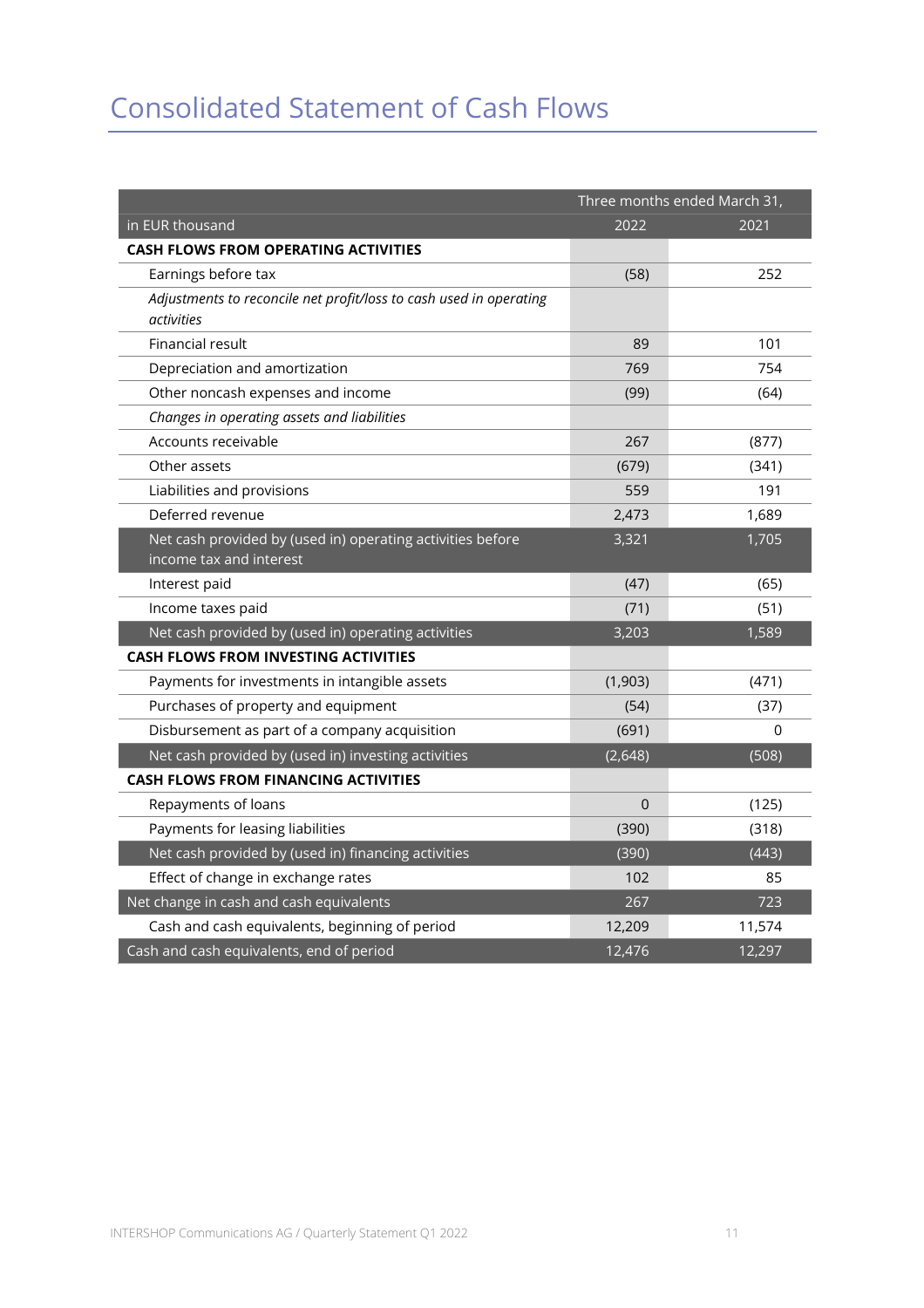| in EUR thousand                          |                                  |                       |                    |                       | Other reserves             |                                    |                                              |
|------------------------------------------|----------------------------------|-----------------------|--------------------|-----------------------|----------------------------|------------------------------------|----------------------------------------------|
|                                          | Common shares<br>(Number shares) | Subscribed<br>capital | Capital<br>reserve | Conversion<br>reserve | Cumulative<br>profit/ loss | Cumulative<br>currency differences | Total<br>shareholders <sup>*</sup><br>equity |
| Balance, January 1, 2022                 | 14,194,164                       | 14,194                | 2,575              | (93)                  | (1, 387)                   | 2,119                              | 17,408                                       |
| Total comprehensive income               |                                  |                       |                    |                       | (132)                      | 86                                 | (46)                                         |
| Changes in the basis of<br>consolidation |                                  |                       | (180)              |                       |                            |                                    | (180)                                        |
| Balance, March 31, 2022                  | 14,194,164                       | 14,194                | 2,395              | (93)                  | (1, 519)                   | 2,205                              | 17,182                                       |
| Balance, January 1, 2021                 | 14,194,164                       | 14,194                | 2,575              | (93)                  | (2, 197)                   | 2,056                              | 16,535                                       |
| Total comprehensive income               |                                  |                       |                    |                       | 204                        | 75                                 | 279                                          |
| Balance, March 31, 2021                  | 14,194,164                       | 14,194                | 2,575              | (93)                  | (1,993)                    | 2,131                              | 16,814                                       |